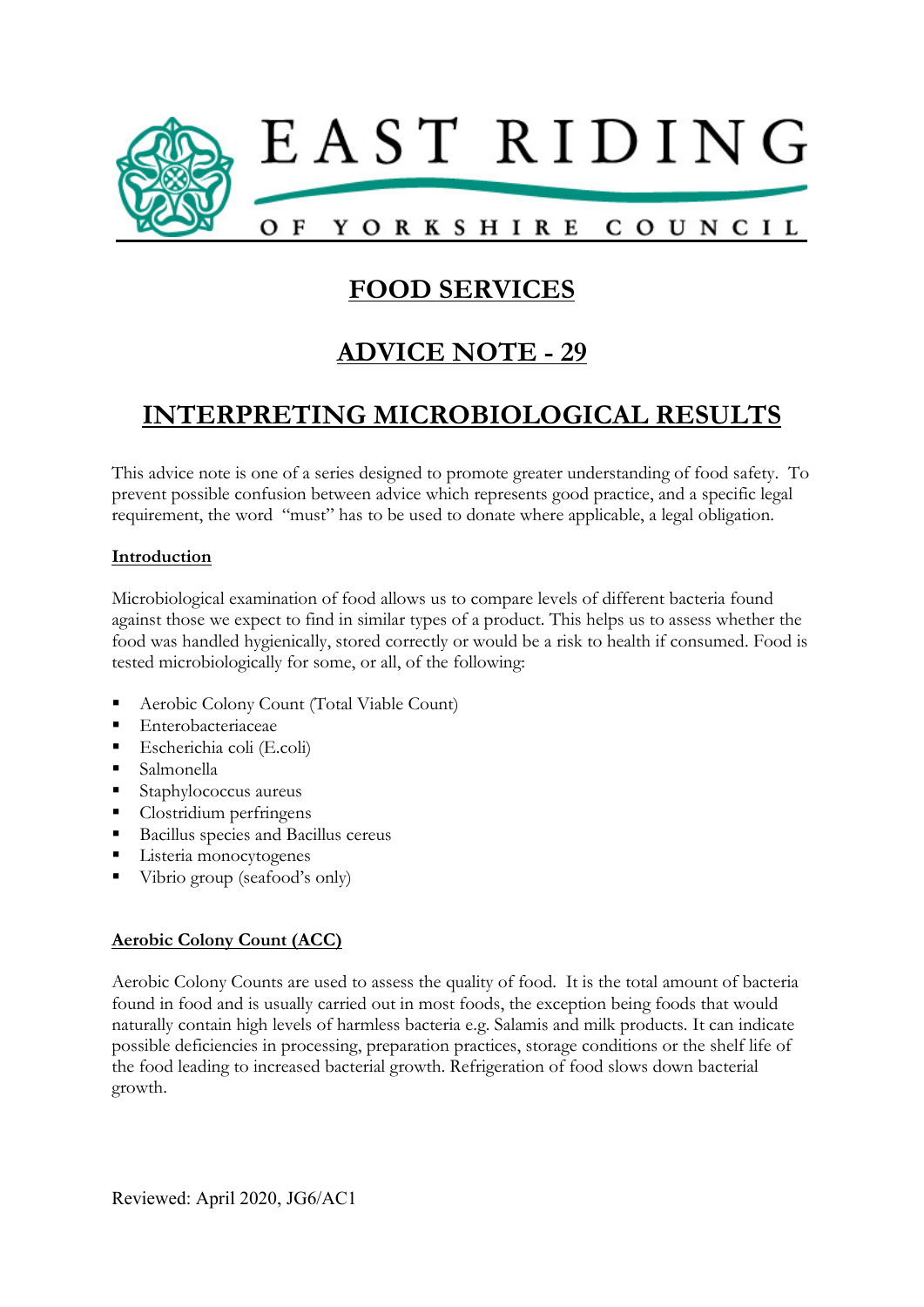## Hygiene Indicator Oganisms

Indicator organisms in ready to eat foods include Enterobacteriaceae and Escherichia coli.

Enterobacteriaceae are bacteria, which are found in the environment and therefore commonly found in salad products.

Escherichia coli is found in the gut of man and animals. It may be transmitted through faecal contamination at slaughter or through poor personal hygiene of food handlers.

Although not generally an inherent hazard the presence of indicator organisms may be indicative of one or more of the following:

- Faecal contamination;
- poor quality of raw materials or food components;
- the effectiveness of a process applied to foods during manufacture, such as undercooking;
- cross contamination;
- poor temperature and time control during processing;
- poor food handler hygiene
- poor cleaning

The presence of indicator organisms in a food sample does not necessarily mean that harmful bacteria are also present. However due to the indication of poor hygiene practice, there may be an increased likelihood of a food becoming contaminated with harmful bacteria.

#### Escherichia coli 0157 (E coli)

There is a strain of E coli (E coli O157) which can cause serious illness. This bacterium is usually associated with raw meat. The centre temperature of all meat products should reach at least 75C for 30 seconds or until juices run clear. Always ensure cooked foods are separated from raw. This bacteria has also been associated with un-pasteurised milk and milk products.

#### Salmonella

Salmonella are food poisoning bacteria which can be found in the intestines of animals, humans and in polluted waters. Salmonella may be present in food due to insufficient cooking of contaminated foods, or from cross contamination from raw food e.g. raw poultry to cooked foods, (which includes the use of raw eggs in uncooked dishes) or due to poor personal hygiene.

#### Staphylococcus aureus

Reviewed: April 2020, JG6/AC1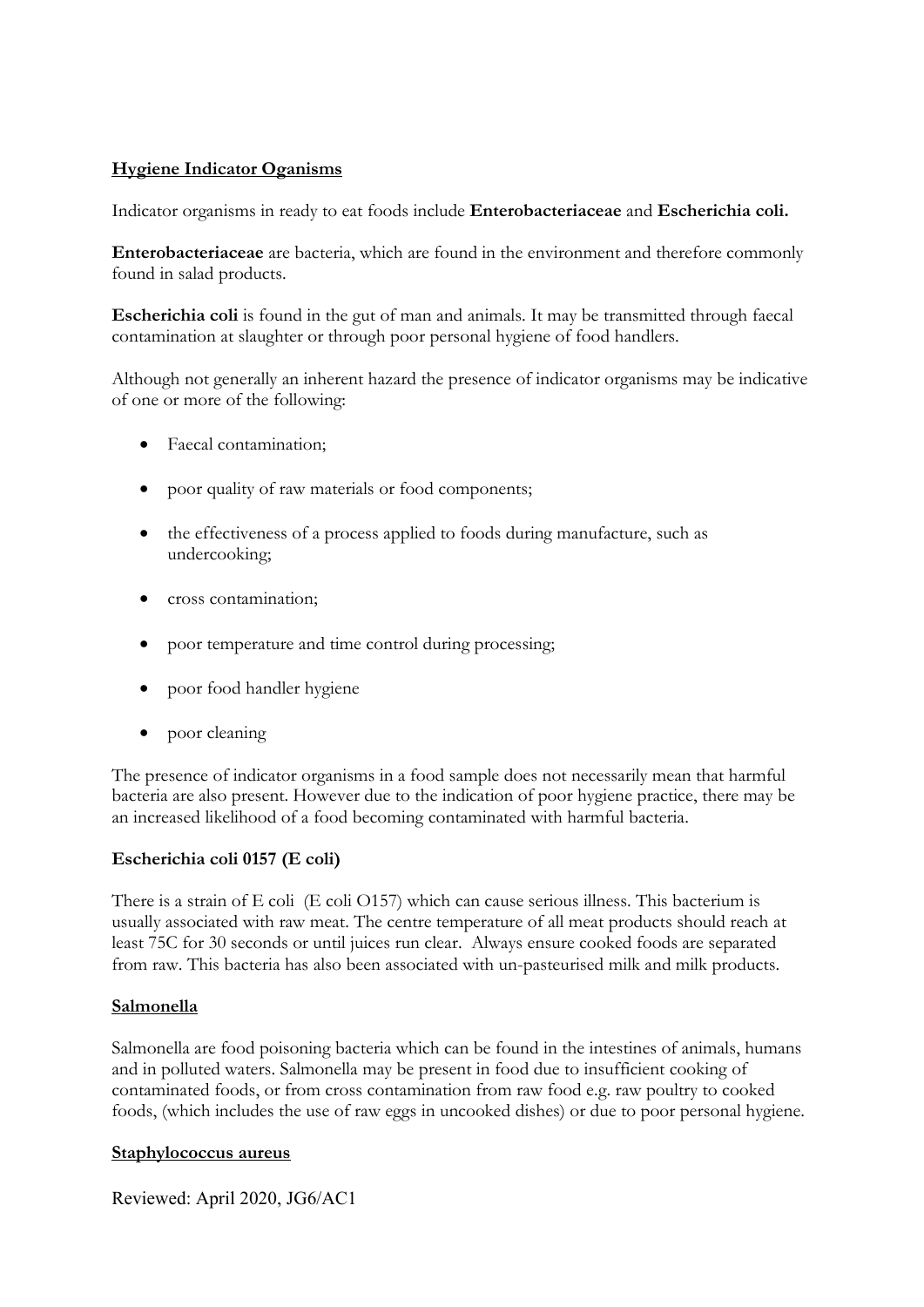This is a bacterium that can produce a toxin in food, which can cause food poisoning. This bacterium is found in the nose and mouth of humans and in uncovered wounds, cuts, spots, boils etc. the presence of this bacteria in food is usually due to poor hygiene. It is essential that hands be washed before handling food.

### Clostridium perfringens

Normally this bacterium is found in the gut of animals and humans and in the environment, some strains can cause food poisoning. Cooking rapidly for sufficient time will reduce its presence. It is essential to prevent cross contamination from raw to cooked foods, especially uncooked meats.

Bacillus species and specifically Bacillus cereus are food poisoning bacteria. The Bacillus group are widely distributed in the environment, and therefore found on grains, beans, pulses etc. It is essential that foods are cooked thoroughly, and if not being served immediately they must be cooled rapidly. This bacterium is usually associated with rice dishes where large volumes of food are produced in advance and may be cooled slowly over several hours. Refrigeration slows down growth.

Some Campylobacter bacteria are known to cause food poisoning. This bacterium is found in the guts of some animals. Its presence in foods may be due to insufficient processing or cooking (e.g. unpasteurised milk, uncooked centre of rolled meat joints) or contamination by pets or other domestic animals. Food must be cooked thoroughly and once cooked not allowed to come into contact with raw foods or pets.

Listeria monocytogenes is found in the environment and is usually associated with salads, pates and soft cheese. Its presence in cooked foods can be an indication of insufficient cooking or contact with raw foods. This bacterium can grow well at refrigeration temperatures. It is essential that foods are cooked thoroughly and covered, and that all equipment and surfaces are cleaned thoroughly.

## Vibrio group

Vibrio group are found in the aquatic environment and therefore may contaminate fish and fishery products. Most of the group are harmless but one member of the group Vibrio parachaemolyticus is a cause of food poisoning. Isolation of any member of the vibrio group from cooked fishery products indicates either inadequate cooking or cross contamination after cooking.

## Reporting results

When you are notified of the results of food samples collected from your premises the results will usually be graded as follows.

Satisfactory: means that bacteria were found, but at acceptable levels.

Borderline: There were higher than expected level of bacteria. The proprietor must review systems of work to ensure that safe food is produced.

Reviewed: April 2020, JG6/AC1 Unsatisfactory: This indicates problems with food handling procedures. Procedural review required to ensure that food does not cause food poisoning.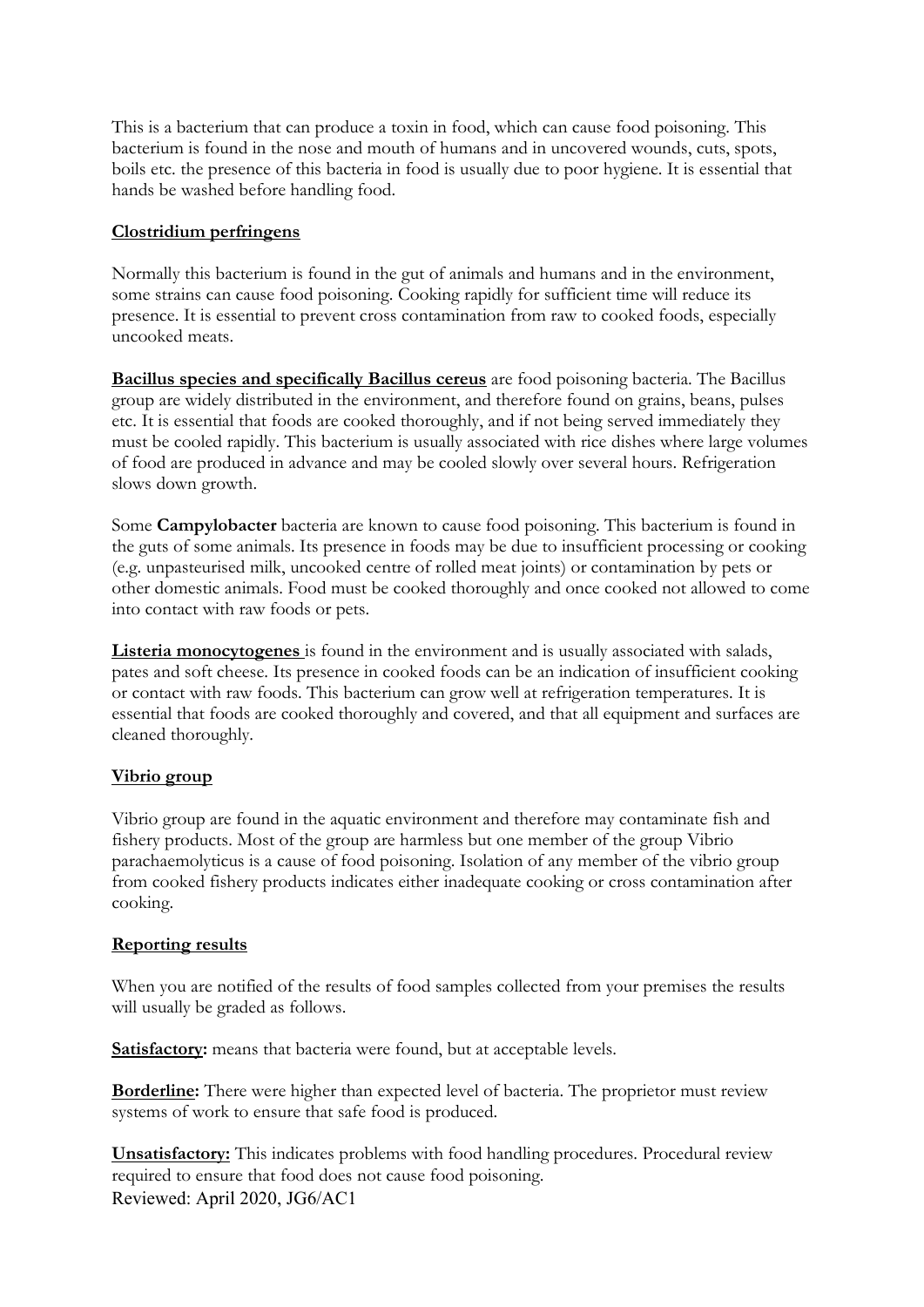# Unsatisfactory/Potentially Injurious to Health and/or Unfit for Human Consumption:

Consumption of this food may cause illness. Immediate action is required.

If you would like to obtain further information with regard to the subject of this advice note, or in relation to any aspect of food safety or food standards, the staff of the Food Services Team will be pleased to help.

Alternatively visit our web pages on: www.eastriding.gov.uk/business/food-services/

East Riding of Yorkshire Council will, on request, provide this document in braille or large print.

If English is not your first language and you would like a translation of this document, please telephone 01482-393939